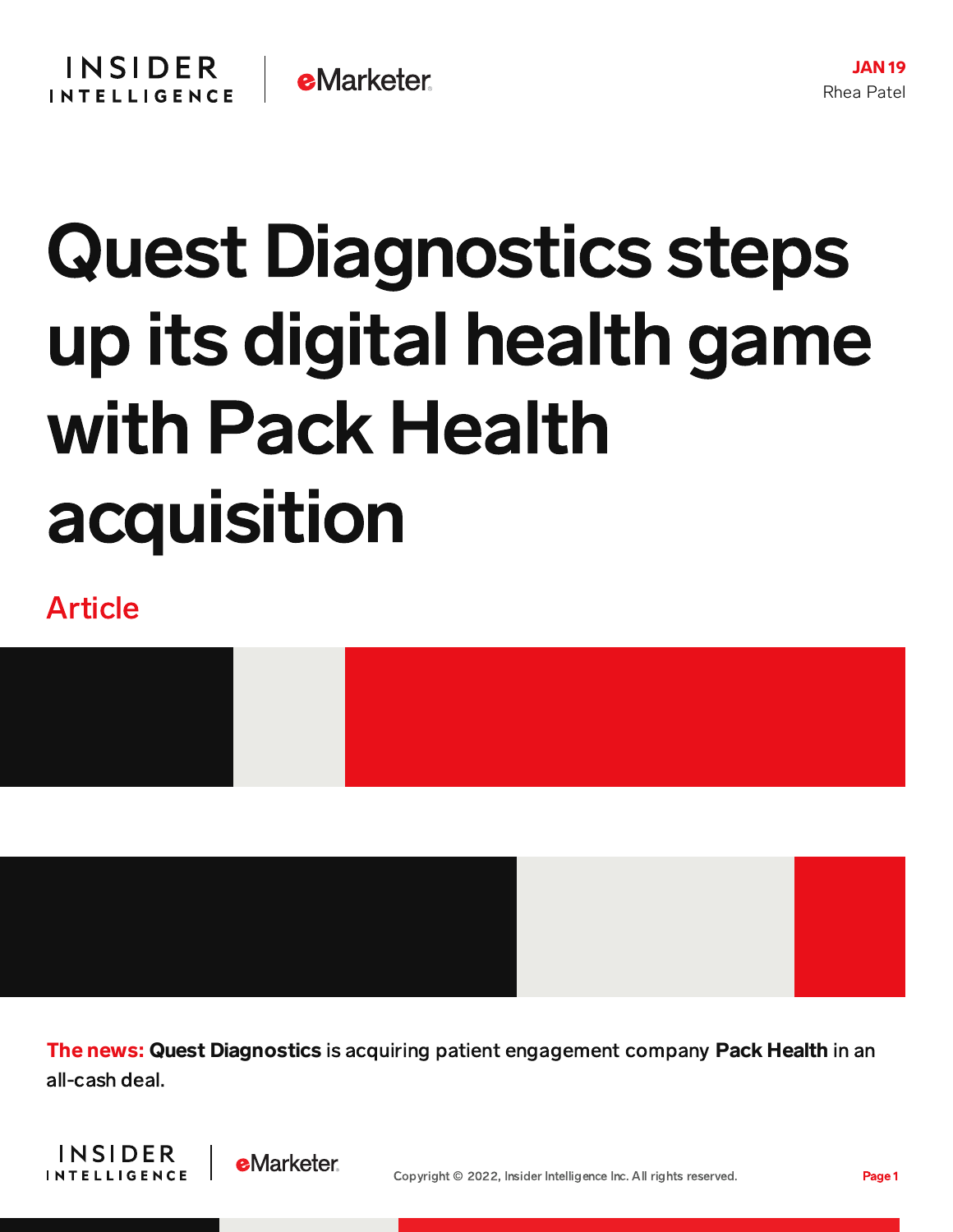More on Pack Health: Pack Health provides comprehensive digital health coaching for 30 chronic conditions by addressing a range of health influencers like mental health, lifestyle behavior, and social determinants of health.

- The company focuses on helping users develop self-management skills to improve their health.
- Users are matched with certified health coaches, who they work with on a weekly basis to meet their health goals. This is personalized via wearables data and patient-reported data.

What does Quest Health have to gain? Quest will be adding Pack Health's platform to its Extended Care services—its suite of health tech solutions that enhance diagnostics.

This builds on Quest's previous acquisition of MedXM (now Quest HealthConnect), which provides remote patient monitoring, health risk assessments, and care management services that support in-person clinical care.

Why it makes sense: Quest serves healthcare provider clients—most of which are using virtual visits for treating chronic conditions more than any other healthcare area.

- 66% of healthcare providers are using virtual care for chronic condition management, [per](https://business.amwell.com/press-release/amwell-industry-telehealth-survey-paints-picture-of-an-integrated-streamlined-digital-care-future/) Amwell and HIMSS Analytics' 2021 survey.
- Plus, chronic disease management is a top area that patients are using virtual care for: 21% of US adults said their primary purpose in using telehealth was for managing their chronic condition, [per](https://chart-na1.emarketer.com/249485/us-adults-primary-purpose-using-telehealth-service-july-2021-of-respondents) an August 2021 Bipartisan Policy Center survey.
- And in fall 2020, when in-person visits were the lowest, 41% of chronic condition management visits were virtual—compared with just 6% that were virtual pre-pandemic, [according](https://chart-na1.emarketer.com/245165/share-of-virtual-visits-us-health-organizations-according-us-clinical-leaders-fall-2020-of-respondents) to Deloitte's February 2021 Virtual Health Accelerated report.
- ۳ Plus, Pack Health has clinical research [demonstrating](https://www.prnewswire.com/news-releases/pack-health-publishes-research-confirming-impact-for-patients-with-type-2-diabetes-in-jmir-diabetes-301308648.html) that its solution can actually engage patients and improve health outcomes—which means doctors would be more likely to recommend it to their patients.

What**'**s next? Quest could package up its Extended Care services (including Pack Health's solution) and offer a plug-and-play option to provider customers down the road.

Quest is already a top provider for diagnostics services in the US:

**e**Marketer

**INSIDER** 

**INTELLIGENCE**